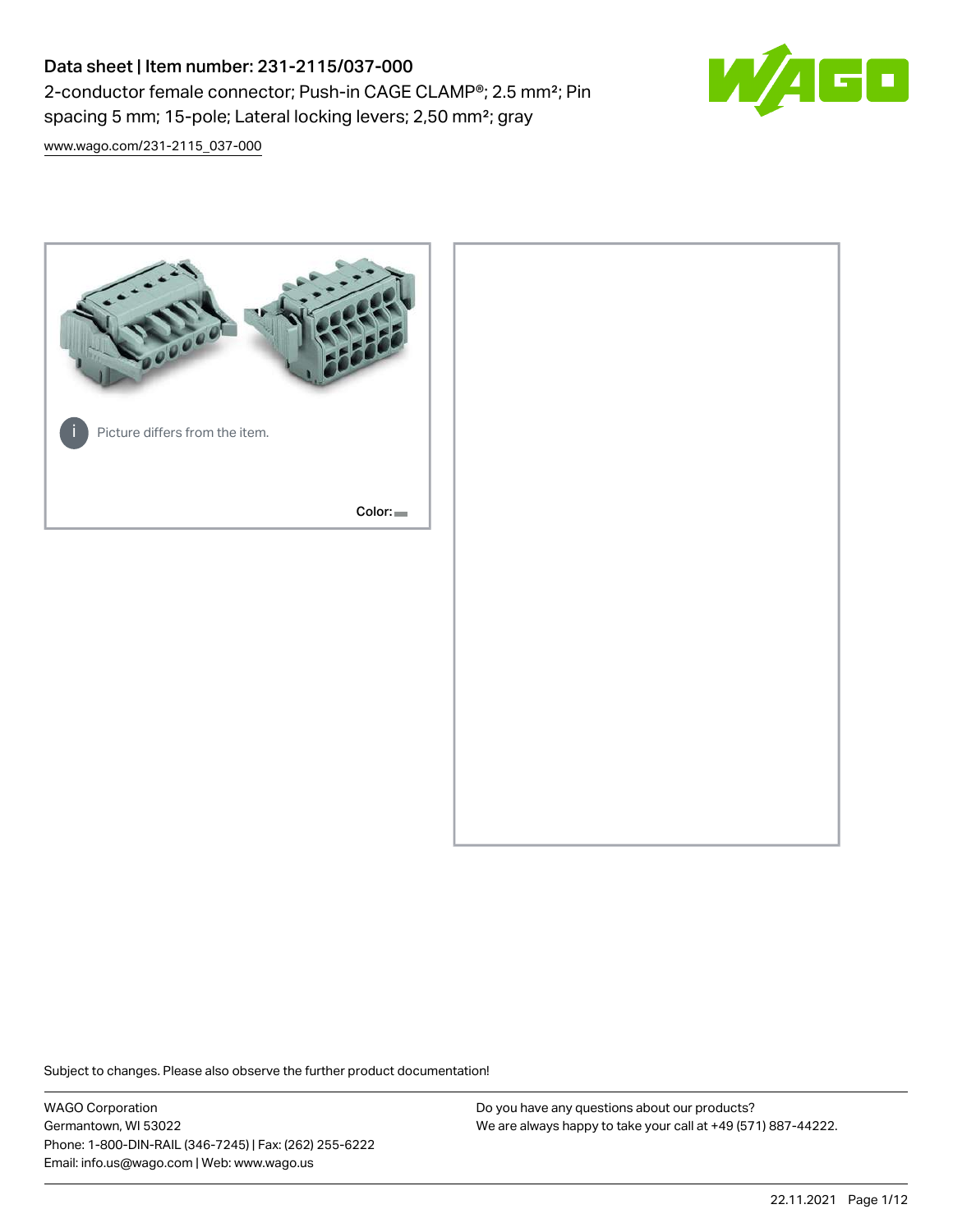

Dimensions in mm

 $L =$  (pole no.  $-2$ ) x pin spacing + 10 mm

#### Item description

- **Universal connection for all conductor types**
- **Two conductor entries per pole**
- $\blacksquare$ For looping through power or data buses
- $\blacksquare$ Bus connection is retained, even when unmated
- $\blacksquare$ Push-in termination of solid and ferruled conductors
- $\blacksquare$ With coding fingers

Subject to changes. Please also observe the further product documentation! Data

WAGO Corporation Germantown, WI 53022 Phone: 1-800-DIN-RAIL (346-7245) | Fax: (262) 255-6222 Email: info.us@wago.com | Web: www.wago.us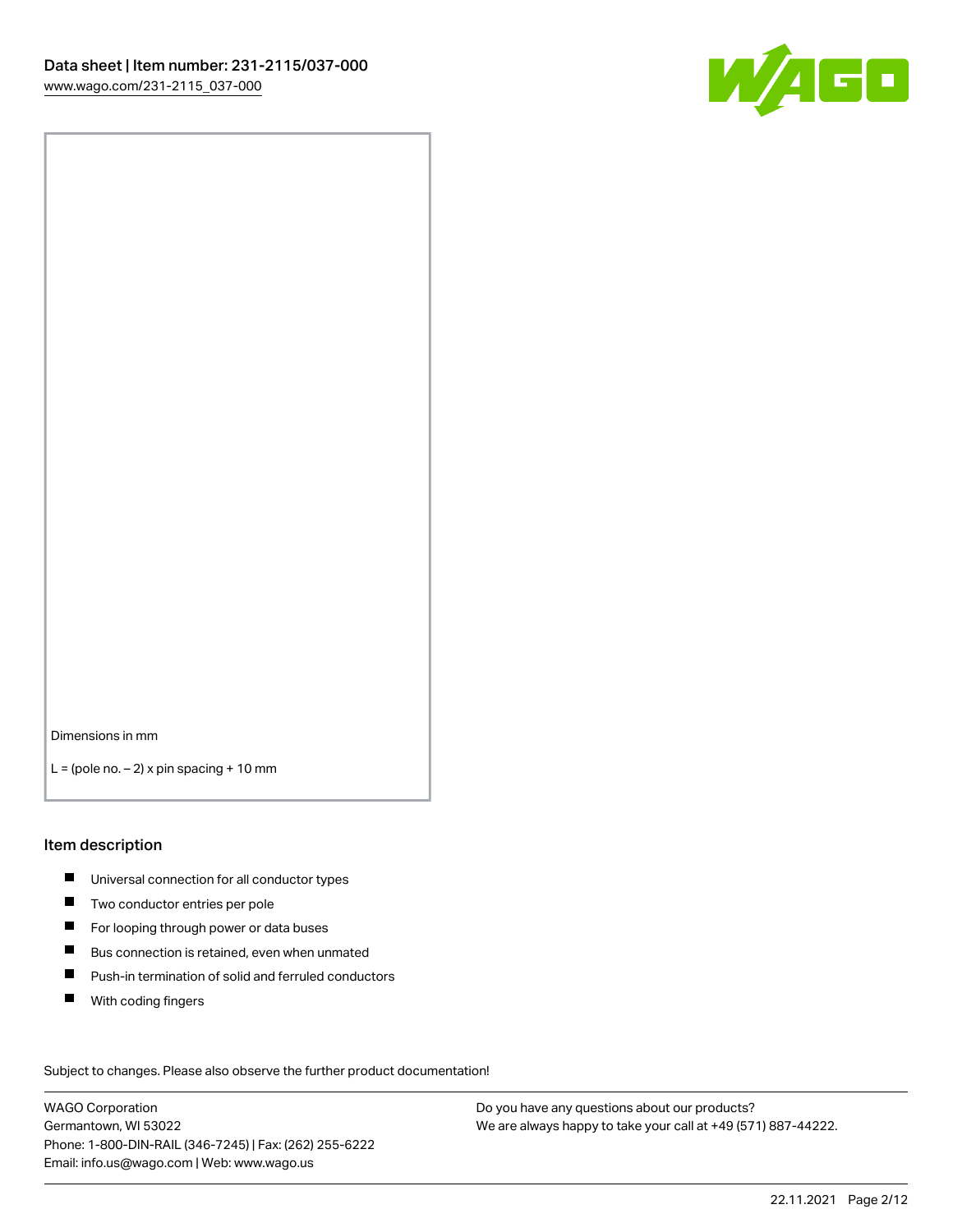

## Data Notes

| Safety information 1 | The <i>MCS – MULTI CONNECTION SYSTEM</i> includes connectors<br>without breaking capacity in accordance with DIN EN 61984. When<br>used as intended, these connectors must not be connected<br>/disconnected when live or under load. The circuit design should<br>ensure header pins, which can be touched, are not live when<br>unmated. |
|----------------------|--------------------------------------------------------------------------------------------------------------------------------------------------------------------------------------------------------------------------------------------------------------------------------------------------------------------------------------------|
| Variants:            | Gold-plated or partially gold-plated contact surfaces<br>Other versions (or variants) can be requested from WAGO Sales or<br>configured at https://configurator.wago.com/                                                                                                                                                                  |

### Electrical data

## IEC Approvals

| Ratings per                 | IEC/EN 60664-1                                                        |
|-----------------------------|-----------------------------------------------------------------------|
| Rated voltage (III / 3)     | 320 V                                                                 |
| Rated surge voltage (III/3) | 4 <sub>k</sub> V                                                      |
| Rated voltage (III/2)       | 320 V                                                                 |
| Rated surge voltage (III/2) | 4 <sub>k</sub> V                                                      |
| Nominal voltage (II/2)      | 630 V                                                                 |
| Rated surge voltage (II/2)  | 4 <sub>k</sub> V                                                      |
| Rated current               | 16 A                                                                  |
| Legend (ratings)            | $(III / 2)$ $\triangle$ Overvoltage category III / Pollution degree 2 |

### UL Approvals

| Approvals per                  | UL 1059 |
|--------------------------------|---------|
| Rated voltage UL (Use Group B) | 300 V   |
| Rated current UL (Use Group B) | 20 A    |
| Rated voltage UL (Use Group D) | 300 V   |
| Rated current UL (Use Group D) | 10 A    |

## Ratings per UL

| Rated voltage UL 1977 | 600 V |
|-----------------------|-------|
| Rated current UL 1977 | nn.   |

### CSA Approvals

Approvals per CSA

Subject to changes. Please also observe the further product documentation!

| <b>WAGO Corporation</b>                                | Do you have any questions about our products?                 |
|--------------------------------------------------------|---------------------------------------------------------------|
| Germantown, WI 53022                                   | We are always happy to take your call at +49 (571) 887-44222. |
| Phone: 1-800-DIN-RAIL (346-7245)   Fax: (262) 255-6222 |                                                               |
| Email: info.us@wago.com   Web: www.wago.us             |                                                               |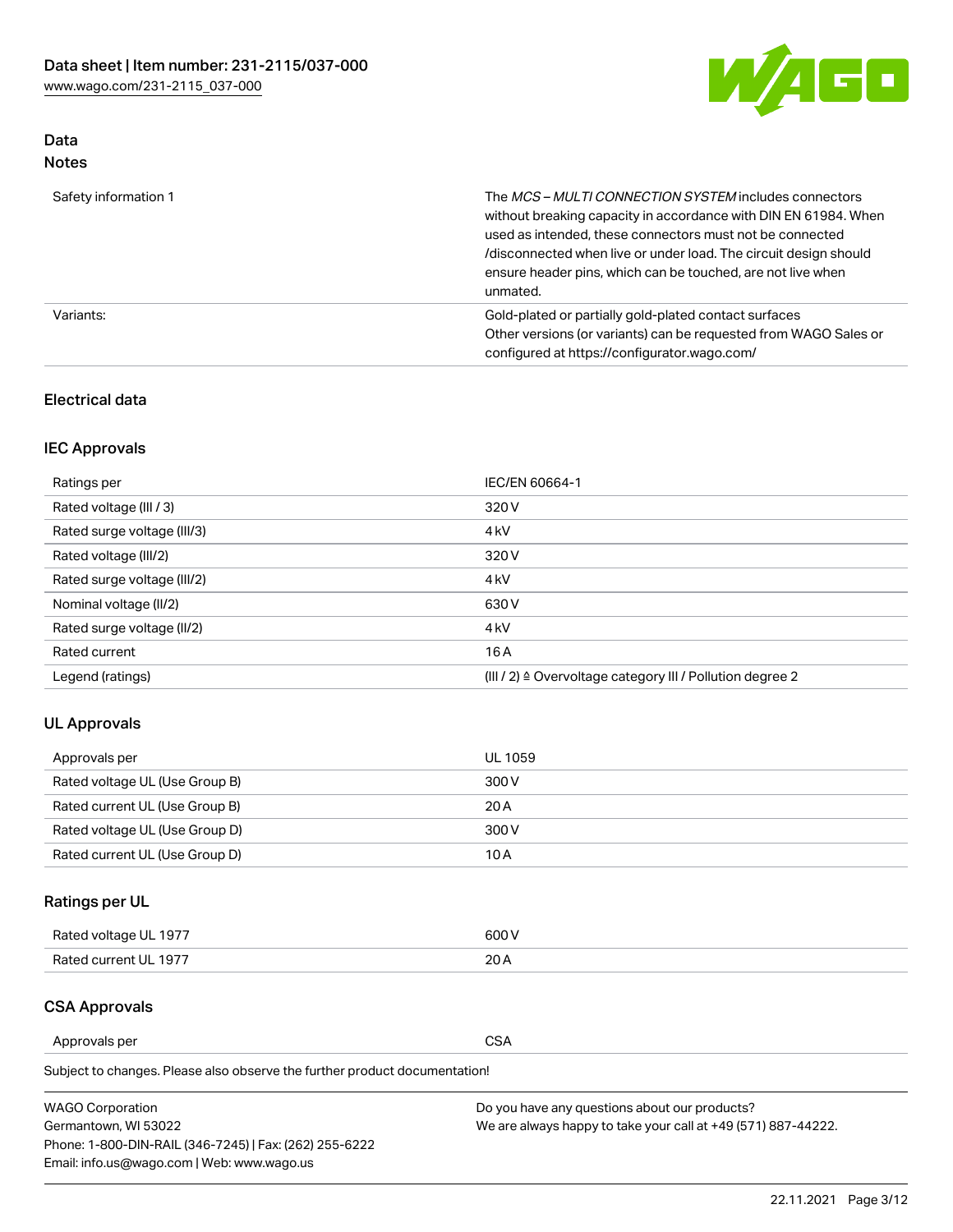W/AGO

| www.wago.com/231-2115_037-000 |  |
|-------------------------------|--|
|                               |  |

| Rated voltage CSA (Use Group B) | 300 V |
|---------------------------------|-------|
| Rated current CSA (Use Group B) | 15 A  |
| Rated voltage CSA (Use Group D) | 300 V |
| Rated current CSA (Use Group D) | 10 A  |

### Connection data

| Total number of connection points | 30 |
|-----------------------------------|----|
| Total number of potentials        | 15 |
| Number of connection types        |    |
| Number of levels                  |    |

### Connection 1

| Connection technology |  |
|-----------------------|--|
|                       |  |

| Connection technology                             | Push-in CAGE CLAMP®                   |
|---------------------------------------------------|---------------------------------------|
| Actuation type                                    | Operating tool                        |
| Solid conductor                                   | $0.22.5$ mm <sup>2</sup> / 24  12 AWG |
| Fine-stranded conductor                           | $0.22.5$ mm <sup>2</sup> / 24  12 AWG |
| Fine-stranded conductor; with insulated ferrule   | $0.251.5$ mm <sup>2</sup>             |
| Fine-stranded conductor; with uninsulated ferrule | $0.252.5$ mm <sup>2</sup>             |
| Strip length                                      | $9 10$ mm $/ 0.35 0.39$ inch          |
| Number of poles                                   | 15                                    |
| Conductor entry direction to mating direction     | 0°                                    |

## Physical data

| Pin spacing | 5 mm / 0.197 inch     |
|-------------|-----------------------|
| Width       | 91.55 mm / 3.604 inch |
| Height      | 20.8 mm / 0.819 inch  |
| Depth       | 29.8 mm / 1.173 inch  |

## Plug-in connection

| Contact type (pluggable connector) | Female connector/socket |
|------------------------------------|-------------------------|
| Connector (connection type)        | for conductor           |
| Mismating protection               | No                      |
| Locking of plug-in connection      | locking lever           |

### Material data

Color and the color of the color of the color of the color of the color of the color of the color of the color

Subject to changes. Please also observe the further product documentation! Material group I

| <b>WAGO Corporation</b>                                | Do you have any questions about our products?                 |
|--------------------------------------------------------|---------------------------------------------------------------|
| Germantown, WI 53022                                   | We are always happy to take your call at +49 (571) 887-44222. |
| Phone: 1-800-DIN-RAIL (346-7245)   Fax: (262) 255-6222 |                                                               |
| Email: info.us@wago.com   Web: www.wago.us             |                                                               |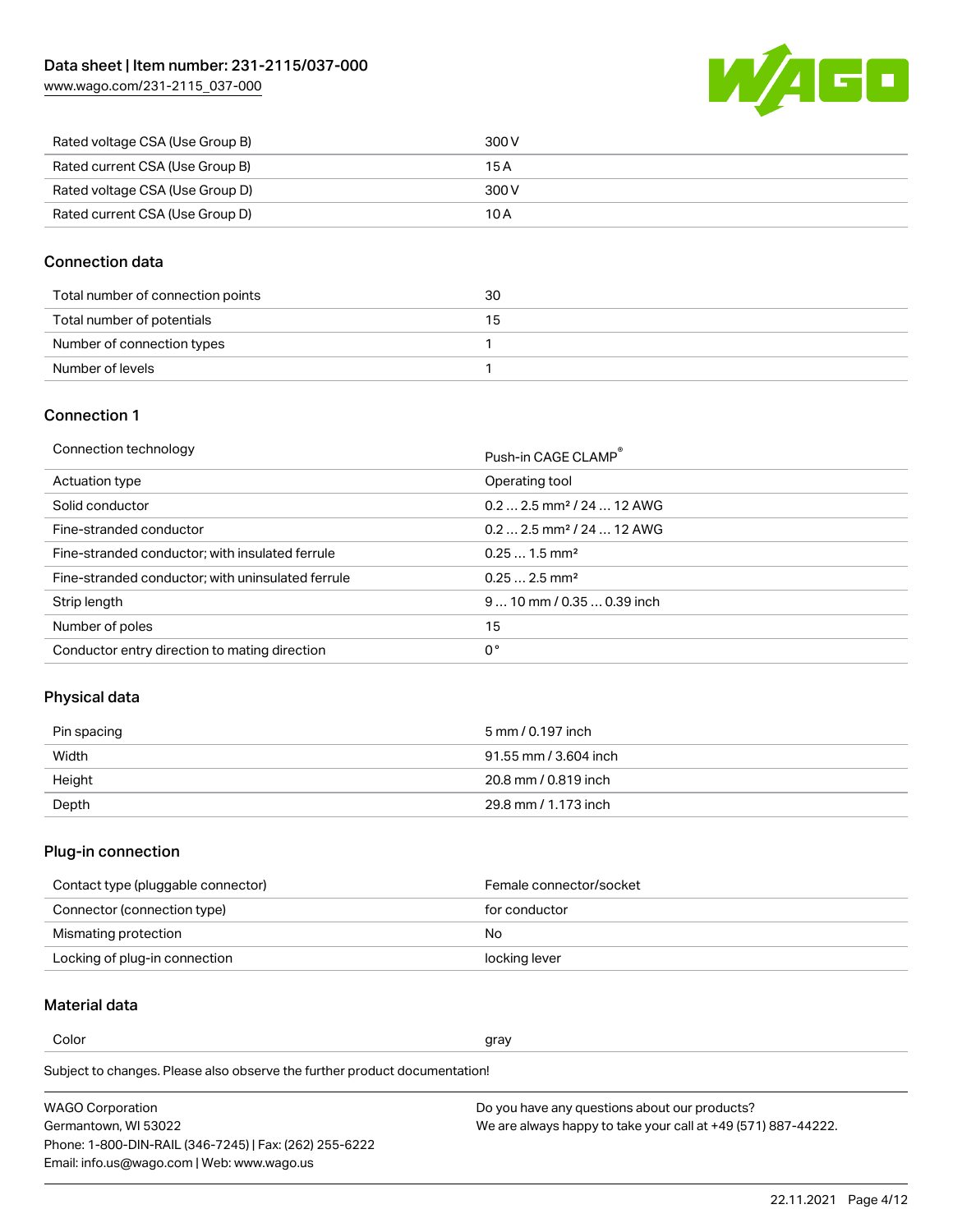[www.wago.com/231-2115\\_037-000](http://www.wago.com/231-2115_037-000)



| Material group              |                                   |
|-----------------------------|-----------------------------------|
| Insulation material         | Polyamide (PA66)                  |
| Flammability class per UL94 | V0                                |
| Clamping spring material    | Chrome nickel spring steel (CrNi) |
| Contact material            | Copper alloy                      |
| Contact plating             | tin-plated                        |
| Fire load                   | 0.588 MJ                          |
| Weight                      | 34.9g                             |
|                             |                                   |

## Environmental requirements

| Limit temperature range | $-60+85 °C$ |  |
|-------------------------|-------------|--|
|-------------------------|-------------|--|

### Commercial data

| Product Group         | 3 (Multi Conn. System) |
|-----------------------|------------------------|
| PU (SPU)              | 25 Stück               |
| Packaging type        | box                    |
| Country of origin     | PL                     |
| <b>GTIN</b>           | 4044918563338          |
| Customs tariff number | 8536694040             |

## Approvals / Certificates

### Country specific Approvals

|      |                          |                                 | Certificate |
|------|--------------------------|---------------------------------|-------------|
| Logo | Approval                 | <b>Additional Approval Text</b> | name        |
|      | CВ                       | IEC 61984                       | NL-39756    |
|      | DEKRA Certification B.V. |                                 |             |

#### Ship Approvals

| Logo | Approval                                                | <b>Additional Approval Text</b> | Certificate<br>name                |
|------|---------------------------------------------------------|---------------------------------|------------------------------------|
| ABS. | <b>ABS</b><br>American Bureau of Shipping               |                                 | $19 -$<br>HG1869876-<br><b>PDA</b> |
|      | <b>DNV GL</b><br>Det Norske Veritas, Germanischer Lloyd |                                 | TAE000016Z                         |

| UL-Approvals            |                                                                            |                                                               |             |  |
|-------------------------|----------------------------------------------------------------------------|---------------------------------------------------------------|-------------|--|
|                         |                                                                            |                                                               | Certificate |  |
| Logo                    | Approval                                                                   | Additional Approval Text                                      | name        |  |
|                         | Subject to changes. Please also observe the further product documentation! |                                                               |             |  |
| <b>WAGO Corporation</b> |                                                                            | Do you have any questions about our products?                 |             |  |
| Germantown, WI 53022    |                                                                            | We are always happy to take your call at +49 (571) 887-44222. |             |  |
|                         | Phone: 1-800-DIN-RAIL (346-7245)   Fax: (262) 255-6222                     |                                                               |             |  |
|                         | Email: info.us@wago.com   Web: www.wago.us                                 |                                                               |             |  |

22.11.2021 Page 5/12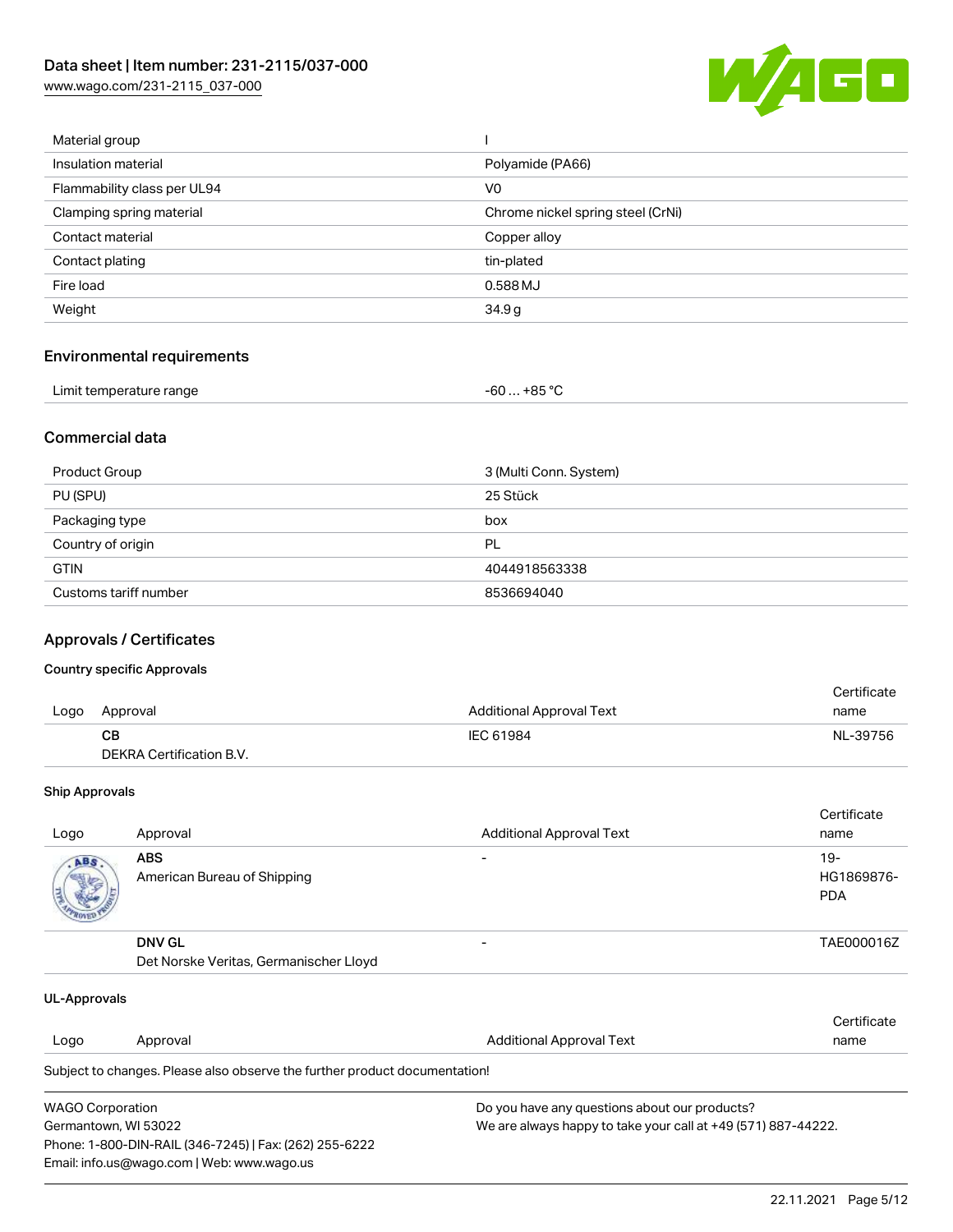

|                                                    | UL<br>Underwriters Laboratories Inc.                                                                                                                                                            | <b>UL 1059</b> | E45172                           |
|----------------------------------------------------|-------------------------------------------------------------------------------------------------------------------------------------------------------------------------------------------------|----------------|----------------------------------|
|                                                    | UL<br>Underwriters Laboratories Inc.                                                                                                                                                            | <b>UL 1977</b> | E45171                           |
| Counterpart                                        |                                                                                                                                                                                                 |                |                                  |
|                                                    | Item no.231-615<br>Male connector; 15-pole; Pin spacing 5 mm; gray                                                                                                                              |                | www.wago.com/231-615             |
|                                                    | Item no.231-145/001-000<br>Male header; 15-pole; THT; 1.0 x 1.0 mm solder pin; straight; pin spacing 5 mm; gray                                                                                 |                | www.wago.com/231-145/001-000     |
|                                                    | Item no.231-445/001-000<br>Male header; 15-pole; THT; 1.0 x 1.0 mm solder pin; angled; pin spacing 5 mm; gray                                                                                   |                | www.wago.com/231-445/001-000     |
| <b>Optional accessories</b><br>Marking accessories |                                                                                                                                                                                                 |                |                                  |
| Marking strip                                      |                                                                                                                                                                                                 |                |                                  |
|                                                    | Item no.: 210-331/500-103<br>Marking strips; as a DIN A4 sheet; MARKED; 1-12 (300x); Height of marker strip: 2.3 mm/0.091 in; Strip<br>length 182 mm; Horizontal marking; Self-adhesive; white  |                | www.wago.com/210-331<br>/500-103 |
|                                                    |                                                                                                                                                                                                 |                |                                  |
|                                                    | Item no.: 210-331/500-104<br>Marking strips; as a DIN A4 sheet; MARKED; 13-24 (300x); Height of marker strip: 2.3 mm/0.091 in; Strip<br>length 182 mm; Horizontal marking; Self-adhesive; white |                | www.wago.com/210-331<br>/500-104 |
|                                                    | Item no.: 210-332/500-202<br>Marking strips; as a DIN A4 sheet; MARKED; 1-16 (160x); Height of marker strip: 3 mm; Strip length 182<br>mm; Horizontal marking; Self-adhesive; white             |                | www.wago.com/210-332<br>/500-202 |
|                                                    | Item no.: 210-332/500-206<br>Marking strips; as a DIN A4 sheet; MARKED; 33-48 (160x); Height of marker strip: 3 mm; Strip length<br>182 mm; Horizontal marking; Self-adhesive; white            |                | www.wago.com/210-332<br>/500-206 |

Subject to changes. Please also observe the further product documentation!

WAGO Corporation Germantown, WI 53022 Phone: 1-800-DIN-RAIL (346-7245) | Fax: (262) 255-6222 Email: info.us@wago.com | Web: www.wago.us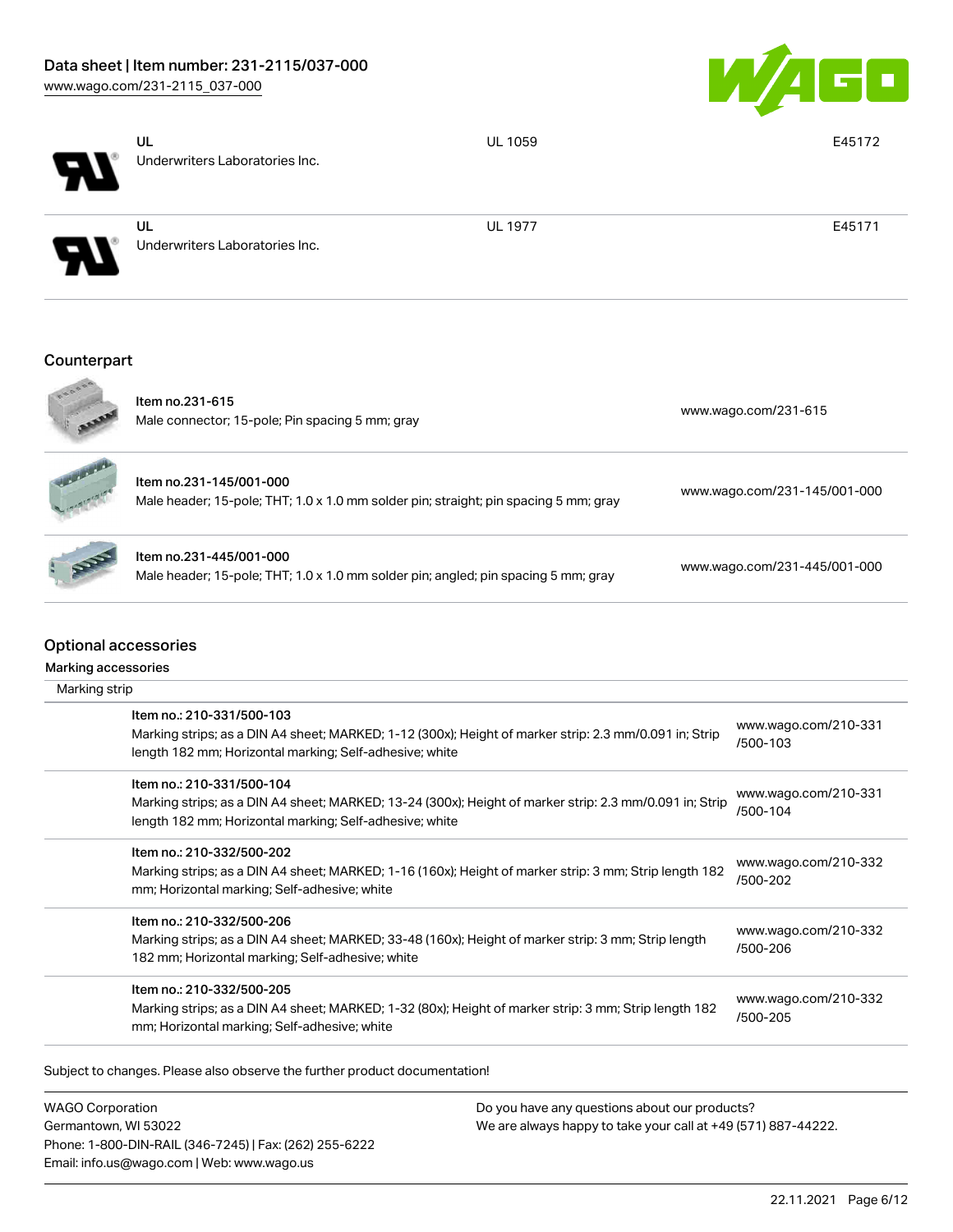

[www.wago.com/210-332](http://www.wago.com/210-332/500-204)

[/500-204](http://www.wago.com/210-332/500-204)

#### Item no.: 210-332/500-204

Phone: 1-800-DIN-RAIL (346-7245) | Fax: (262) 255-6222

Email: info.us@wago.com | Web: www.wago.us

Marking strips; as a DIN A4 sheet; MARKED; 17-32 (160x); Height of marker strip: 3 mm; Strip length 182 mm; Horizontal marking; Self-adhesive; white

Strain relief Strain relief plate Item no.: 734-430 Normical Politics (Particular Politics Press, 2001)<br>Strain relief plate; gray [www.wago.com/734-430](http://www.wago.com/734-430) Ferrules Ferrule  $\frac{1}{2}$ Item no.: 216-101 Ferrule; Sleeve for 0.5 mm² / AWG 22; uninsulated; electro-tin plated; silver-colored [www.wago.com/216-101](http://www.wago.com/216-101) Item no.: 216-104 Ferrule; Sleeve for 1.5 mm² / AWG 16; uninsulated; electro-tin plated; silver-colored [www.wago.com/216-104](http://www.wago.com/216-104) Item no.: 216-106 Ferrule; Sleeve for 2.5 mm² / AWG 14; uninsulated; electro-tin plated; silver-colored [www.wago.com/216-106](http://www.wago.com/216-106) Item no.: 216-102 Ferrule; Sleeve for 0.75 mm² / AWG 20; uninsulated; electro-tin plated; silver-colored [www.wago.com/216-102](http://www.wago.com/216-102) Item no.: 216-103 Ferrule; Sleeve for 1 mm² / AWG 18; uninsulated; electro-tin plated [www.wago.com/216-103](http://www.wago.com/216-103) Item no.: 216-123 Ferrule; Sleeve for 1 mm² / AWG 18; uninsulated; electro-tin plated; silver-colored [www.wago.com/216-123](http://www.wago.com/216-123) Item no.: 216-122 Ferrule; Sleeve for 0.75 mm² / AWG 20; uninsulated; electro-tin plated; silver-colored [www.wago.com/216-122](http://www.wago.com/216-122) Item no.: 216-124 Ferrule; Sleeve for 1.5 mm<sup>2</sup> / AWG 16; uninsulated; electro-tin plated [www.wago.com/216-124](http://www.wago.com/216-124) Item no.: 216-142 Ferrule; Sleeve for 0.75 mm² / 18 AWG; uninsulated; electro-tin plated; electrolytic copper; gastight [www.wago.com/216-142](http://www.wago.com/216-142) crimped; acc. to DIN 46228, Part 1/08.92 Item no.: 216-132 Ferrule; Sleeve for 0.34 mm² / AWG 24; uninsulated; electro-tin plated [www.wago.com/216-132](http://www.wago.com/216-132) Item no.: 216-121 Ferrule; Sleeve for 0.5 mm² / AWG 22; uninsulated; electro-tin plated; silver-colored [www.wago.com/216-121](http://www.wago.com/216-121) Item no.: 216-143 Ferrule; Sleeve for 1 mm² / AWG 18; uninsulated; electro-tin plated; electrolytic copper; gastight [www.wago.com/216-143](http://www.wago.com/216-143) crimped; acc. to DIN 46228, Part 1/08.92 Item no.: 216-131 Ferrule; Sleeve for 0.25 mm² / AWG 24; uninsulated; electro-tin plated; silver-colored [www.wago.com/216-131](http://www.wago.com/216-131) Item no.: 216-141 Ferrule; Sleeve for 0.5 mm<sup>2</sup> / 20 AWG; uninsulated; electro-tin plated; electrolytic copper; gastight [www.wago.com/216-141](http://www.wago.com/216-141)Subject to changes. Please also observe the further product documentation! WAGO Corporation Do you have any questions about our products? Germantown, WI 53022 We are always happy to take your call at +49 (571) 887-44222.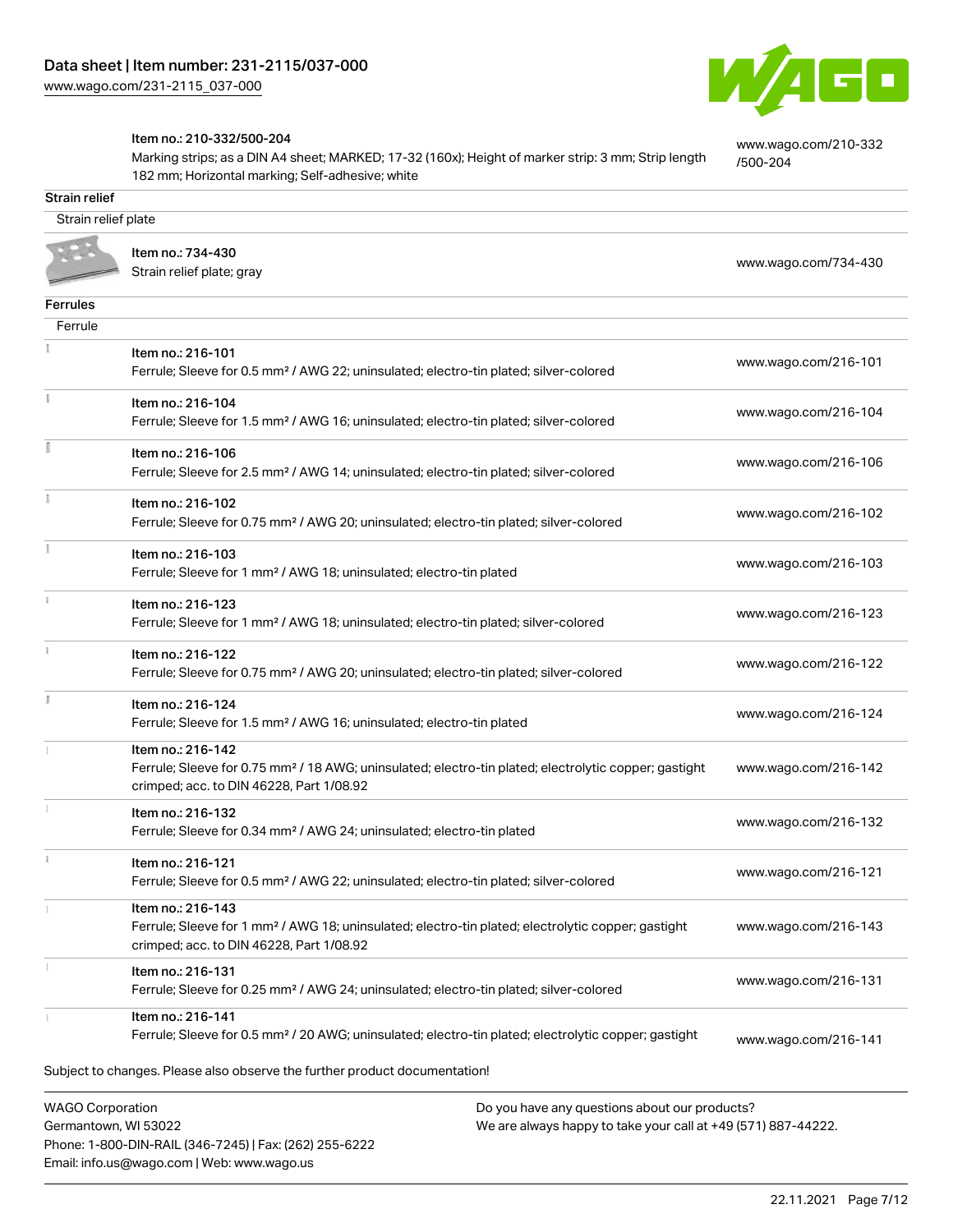### Data sheet | Item number: 231-2115/037-000

Phone: 1-800-DIN-RAIL (346-7245) | Fax: (262) 255-6222

Email: info.us@wago.com | Web: www.wago.us

[www.wago.com/231-2115\\_037-000](http://www.wago.com/231-2115_037-000)



crimped; acc. to DIN 46228, Part 1/08.92

|                         | Item no.: 216-152<br>Ferrule; Sleeve for 0.34 mm <sup>2</sup> / AWG 24; uninsulated; electro-tin plated                                                                                                 |                                                                                                                | www.wago.com/216-152 |
|-------------------------|---------------------------------------------------------------------------------------------------------------------------------------------------------------------------------------------------------|----------------------------------------------------------------------------------------------------------------|----------------------|
|                         | Item no.: 216-203<br>Ferrule; Sleeve for 1 mm <sup>2</sup> / AWG 18; insulated; electro-tin plated; red                                                                                                 |                                                                                                                | www.wago.com/216-203 |
|                         | Item no.: 216-202<br>Ferrule; Sleeve for 0.75 mm <sup>2</sup> / 18 AWG; insulated; electro-tin plated; gray                                                                                             |                                                                                                                | www.wago.com/216-202 |
|                         | Item no.: 216-151<br>Ferrule; Sleeve for 0.25 mm <sup>2</sup> / AWG 24; uninsulated; electro-tin plated                                                                                                 |                                                                                                                | www.wago.com/216-151 |
|                         | Item no.: 216-204<br>Ferrule; Sleeve for 1.5 mm <sup>2</sup> / AWG 16; insulated; electro-tin plated; black                                                                                             |                                                                                                                | www.wago.com/216-204 |
|                         | Item no.: 216-144<br>Ferrule; Sleeve for 1.5 mm <sup>2</sup> / AWG 16; uninsulated; electro-tin plated; electrolytic copper; gastight<br>crimped; acc. to DIN 46228, Part 1/08.92; silver-colored       |                                                                                                                | www.wago.com/216-144 |
|                         | Item no.: 216-201<br>Ferrule; Sleeve for 0.5 mm <sup>2</sup> / 20 AWG; insulated; electro-tin plated; white                                                                                             |                                                                                                                | www.wago.com/216-201 |
|                         | Item no.: 216-223<br>Ferrule; Sleeve for 1 mm <sup>2</sup> / AWG 18; insulated; electro-tin plated; red                                                                                                 |                                                                                                                | www.wago.com/216-223 |
|                         | Item no.: 216-241<br>Ferrule; Sleeve for 0.5 mm <sup>2</sup> / 20 AWG; insulated; electro-tin plated; electrolytic copper; gastight<br>crimped; acc. to DIN 46228, Part 4/09.90; white                  |                                                                                                                | www.wago.com/216-241 |
|                         | Item no.: 216-242<br>Ferrule; Sleeve for 0.75 mm <sup>2</sup> / 18 AWG; insulated; electro-tin plated; electrolytic copper; gastight<br>crimped; acc. to DIN 46228, Part 4/09.90; gray                  |                                                                                                                | www.wago.com/216-242 |
|                         | Item no.: 216-222<br>Ferrule; Sleeve for 0.75 mm <sup>2</sup> / 18 AWG; insulated; electro-tin plated; gray                                                                                             |                                                                                                                | www.wago.com/216-222 |
|                         | Item no.: 216-221<br>Ferrule; Sleeve for 0.5 mm <sup>2</sup> / 20 AWG; insulated; electro-tin plated; white                                                                                             |                                                                                                                | www.wago.com/216-221 |
|                         | Item no.: 216-224<br>Ferrule; Sleeve for 1.5 mm <sup>2</sup> / AWG 16; insulated; electro-tin plated; black                                                                                             |                                                                                                                | www.wago.com/216-224 |
|                         | Item no.: 216-243<br>Ferrule; Sleeve for 1 mm <sup>2</sup> / AWG 18; insulated; electro-tin plated; electrolytic copper; gastight crimped; www.wago.com/216-243<br>acc. to DIN 46228, Part 4/09.90; red |                                                                                                                |                      |
| 1                       | Item no.: 216-244<br>Ferrule; Sleeve for 1.5 mm <sup>2</sup> / AWG 16; insulated; electro-tin plated; electrolytic copper; gastight<br>crimped; acc. to DIN 46228, Part 4/09.90; black                  |                                                                                                                | www.wago.com/216-244 |
|                         | Item no.: 216-263<br>Ferrule; Sleeve for 1 mm <sup>2</sup> / AWG 18; insulated; electro-tin plated; electrolytic copper; gastight crimped; www.wago.com/216-263<br>acc. to DIN 46228, Part 4/09.90; red |                                                                                                                |                      |
|                         | Item no.: 216-264<br>Ferrule; Sleeve for 1.5 mm <sup>2</sup> / AWG 16; insulated; electro-tin plated; electrolytic copper; gastight                                                                     |                                                                                                                | www.wago.com/216-264 |
|                         | Subject to changes. Please also observe the further product documentation!                                                                                                                              |                                                                                                                |                      |
| <b>WAGO Corporation</b> | Germantown, WI 53022                                                                                                                                                                                    | Do you have any questions about our products?<br>We are always happy to take your call at +49 (571) 887-44222. |                      |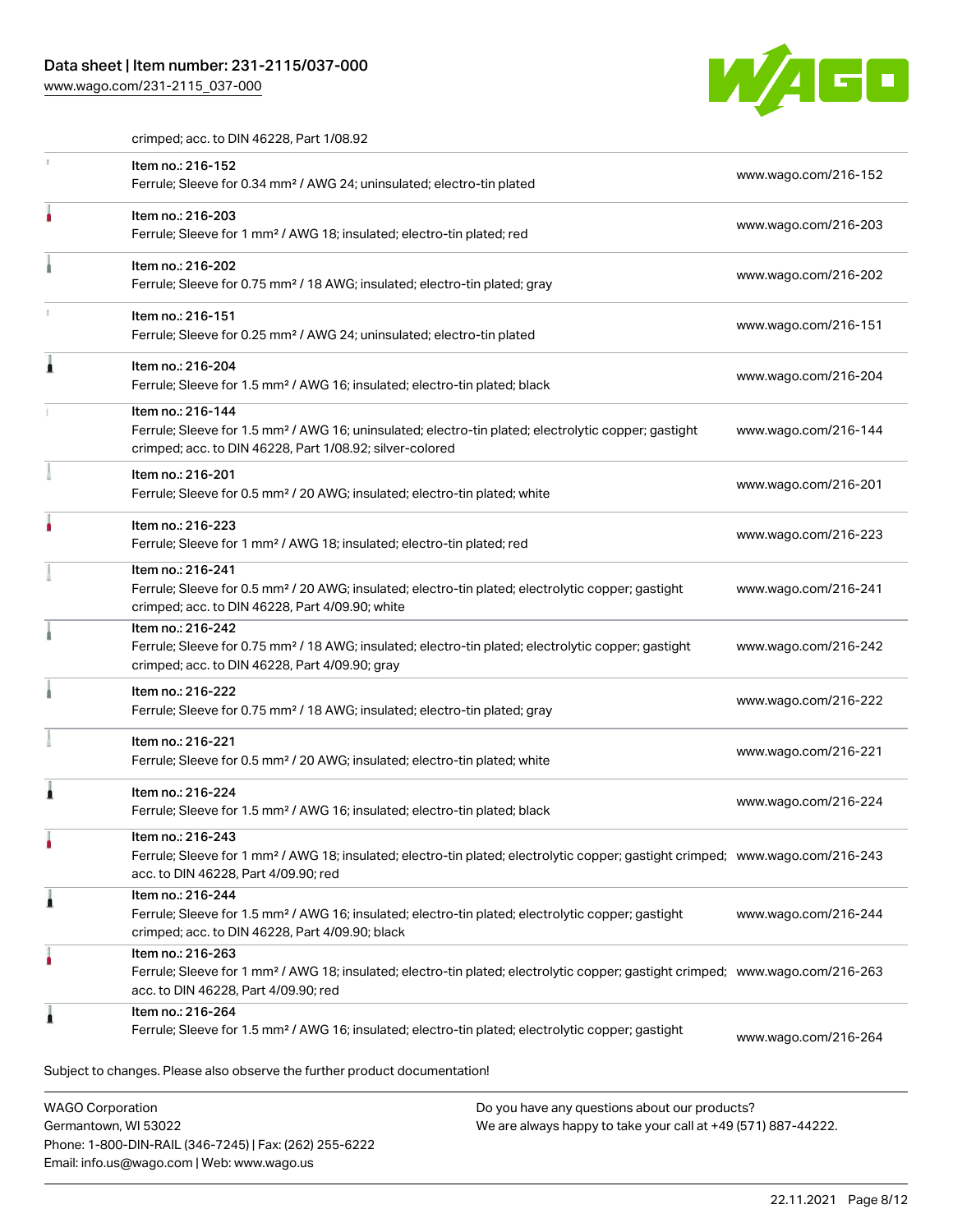[www.wago.com/231-2115\\_037-000](http://www.wago.com/231-2115_037-000)



crimped; acc. to DIN 46228, Part 4/09.90; black

|                            | Item no.: 216-284<br>Ferrule; Sleeve for 1.5 mm <sup>2</sup> / AWG 16; insulated; electro-tin plated; electrolytic copper; gastight<br>crimped; acc. to DIN 46228, Part 4/09.90; black | www.wago.com/216-284                         |
|----------------------------|----------------------------------------------------------------------------------------------------------------------------------------------------------------------------------------|----------------------------------------------|
|                            | Item no.: 216-262<br>Ferrule; Sleeve for 0.75 mm <sup>2</sup> / 18 AWG; insulated; electro-tin plated; electrolytic copper; gastight<br>crimped; acc. to DIN 46228, Part 4/09.90; gray | www.wago.com/216-262                         |
|                            | Item no.: 216-301<br>Ferrule; Sleeve for 0.25 mm <sup>2</sup> / AWG 24; insulated; electro-tin plated; yellow                                                                          | www.wago.com/216-301                         |
|                            | Item no.: 216-321<br>Ferrule; Sleeve for 0.25 mm <sup>2</sup> / AWG 24; insulated; electro-tin plated; yellow                                                                          | www.wago.com/216-321                         |
|                            | Item no.: 216-322<br>Ferrule; Sleeve for 0.34 mm <sup>2</sup> / 22 AWG; insulated; electro-tin plated; green                                                                           | www.wago.com/216-322                         |
|                            | Item no.: 216-302<br>Ferrule; Sleeve for 0.34 mm <sup>2</sup> / 22 AWG; insulated; electro-tin plated; light turquoise                                                                 | www.wago.com/216-302                         |
| <b>Testing accessories</b> |                                                                                                                                                                                        |                                              |
| Testing accessories        |                                                                                                                                                                                        |                                              |
|                            | Item no.: 231-661<br>Test plugs for female connectors; for 5 mm and 5.08 mm pin spacing; 2,50 mm <sup>2</sup> ; light gray                                                             | www.wago.com/231-661                         |
| Insulations stops          |                                                                                                                                                                                        |                                              |
| Insulation stop            |                                                                                                                                                                                        |                                              |
|                            | Item no.: 231-672<br>Insulation stop; 0.75 - 1 mm <sup>2</sup> ; dark gray                                                                                                             | www.wago.com/231-672                         |
|                            | Item no.: 231-670<br>Insulation stop; 0.08-0.2 mm <sup>2</sup> / 0.2 mm <sup>2</sup> "s"; white                                                                                        | www.wago.com/231-670                         |
|                            | Item no.: 231-671<br>Insulation stop; 0.25 - 0.5 mm <sup>2</sup> ; light gray                                                                                                          | www.wago.com/231-671                         |
|                            |                                                                                                                                                                                        |                                              |
|                            |                                                                                                                                                                                        |                                              |
| Operating tool             |                                                                                                                                                                                        |                                              |
|                            | Item no.: 209-130<br>Operating tool; suitable for 264, 280 and 281 Series; 1-way; of insulating material; white                                                                        |                                              |
| Tools                      | Item no.: 210-657<br>Operating tool; Blade: 3.5 x 0.5 mm; with a partially insulated shaft; short; multicoloured                                                                       | www.wago.com/209-130<br>www.wago.com/210-657 |

WAGO Corporation Germantown, WI 53022 Phone: 1-800-DIN-RAIL (346-7245) | Fax: (262) 255-6222 Email: info.us@wago.com | Web: www.wago.us Do you have any questions about our products? We are always happy to take your call at +49 (571) 887-44222.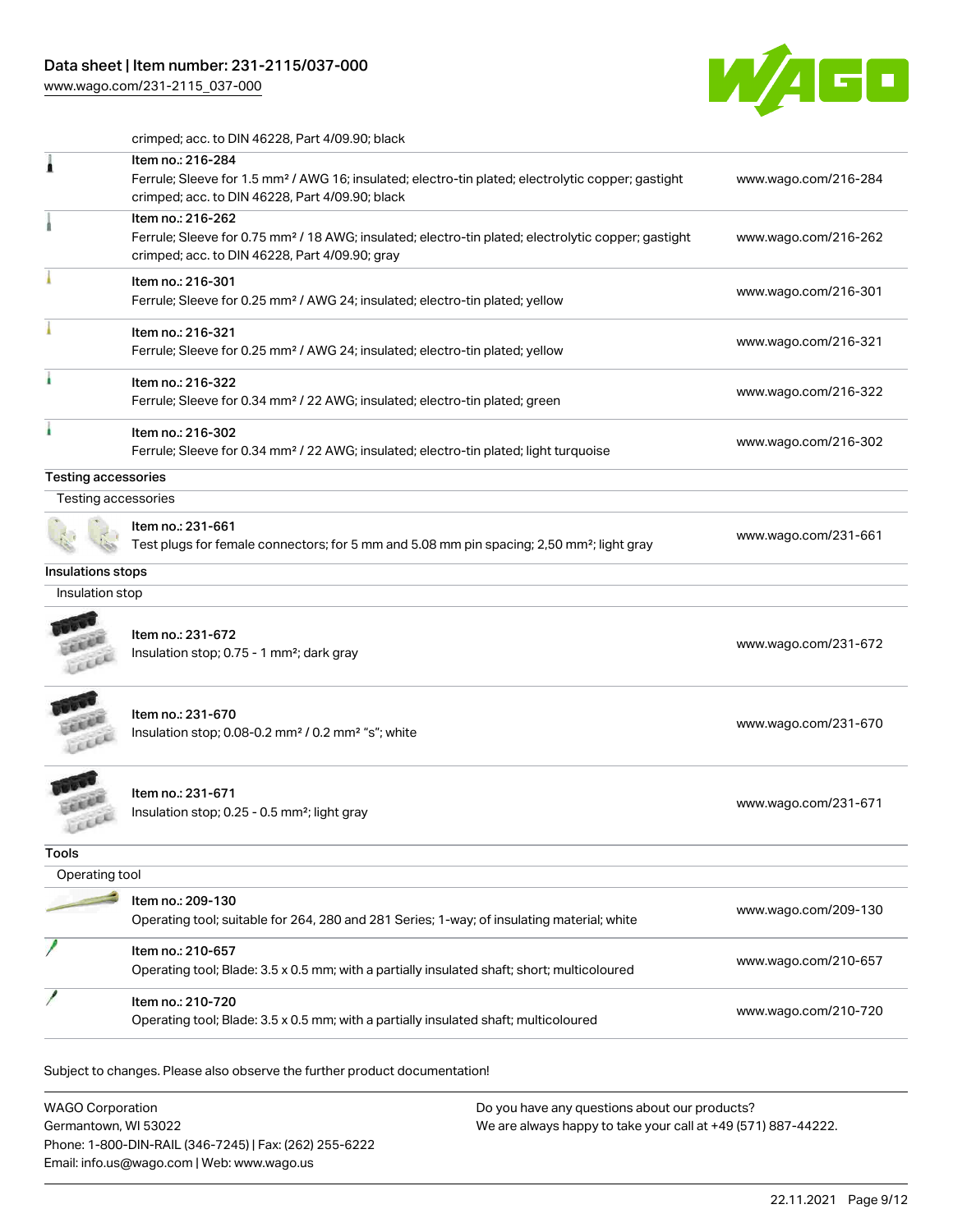## Data sheet | Item number: 231-2115/037-000

[www.wago.com/231-2115\\_037-000](http://www.wago.com/231-2115_037-000)



|  | Item no.: 280-432                                         | www.wago.com/280-432 |  |
|--|-----------------------------------------------------------|----------------------|--|
|  | Operating tool; made of insulating material; 2-way; white |                      |  |
|  | Item no.: 280-434                                         | www.wago.com/280-434 |  |
|  | Operating tool; made of insulating material; 4-way        |                      |  |
|  | Item no.: 280-437                                         |                      |  |
|  | Operating tool; made of insulating material; 7-way        | www.wago.com/280-437 |  |
|  | Item no.: 280-440                                         |                      |  |
|  | Operating tool; made of insulating material; 10-way       | www.wago.com/280-440 |  |
|  | Item no.: 280-435                                         |                      |  |
|  | Operating tool; made of insulating material; 5-way; gray  | www.wago.com/280-435 |  |
|  |                                                           |                      |  |
|  | Item no.: 280-436                                         | www.wago.com/280-436 |  |
|  | Operating tool; made of insulating material; 6-way        |                      |  |
|  | Item no.: 280-438                                         | www.wago.com/280-438 |  |
|  | Operating tool; made of insulating material; 8-way        |                      |  |
|  | Item no.: 280-433                                         |                      |  |
|  | Operating tool; made of insulating material; 3-way        | www.wago.com/280-433 |  |

### Downloads **Documentation**

| <b>Additional Information</b>      |            |               |          |
|------------------------------------|------------|---------------|----------|
| Technical explanations             | 2019 Apr 3 | pdf<br>2.0 MB | Download |
|                                    |            |               |          |
| <b>CAD files</b>                   |            |               |          |
| CAD data                           |            |               |          |
| 2D/3D Models 231-2115/037-000      |            | <b>URL</b>    | Download |
| <b>CAE</b> data                    |            |               |          |
| EPLAN Data Portal 231-2115/037-000 |            | <b>URL</b>    | Download |
| ZUKEN Portal 231-2115/037-000      |            | <b>URL</b>    | Download |
| EPLAN Data Portal 231-2115/037-000 |            | URL           | Download |

Subject to changes. Please also observe the further product documentation!

WAGO Corporation Germantown, WI 53022 Phone: 1-800-DIN-RAIL (346-7245) | Fax: (262) 255-6222 Email: info.us@wago.com | Web: www.wago.us Do you have any questions about our products? We are always happy to take your call at +49 (571) 887-44222.

22.11.2021 Page 10/12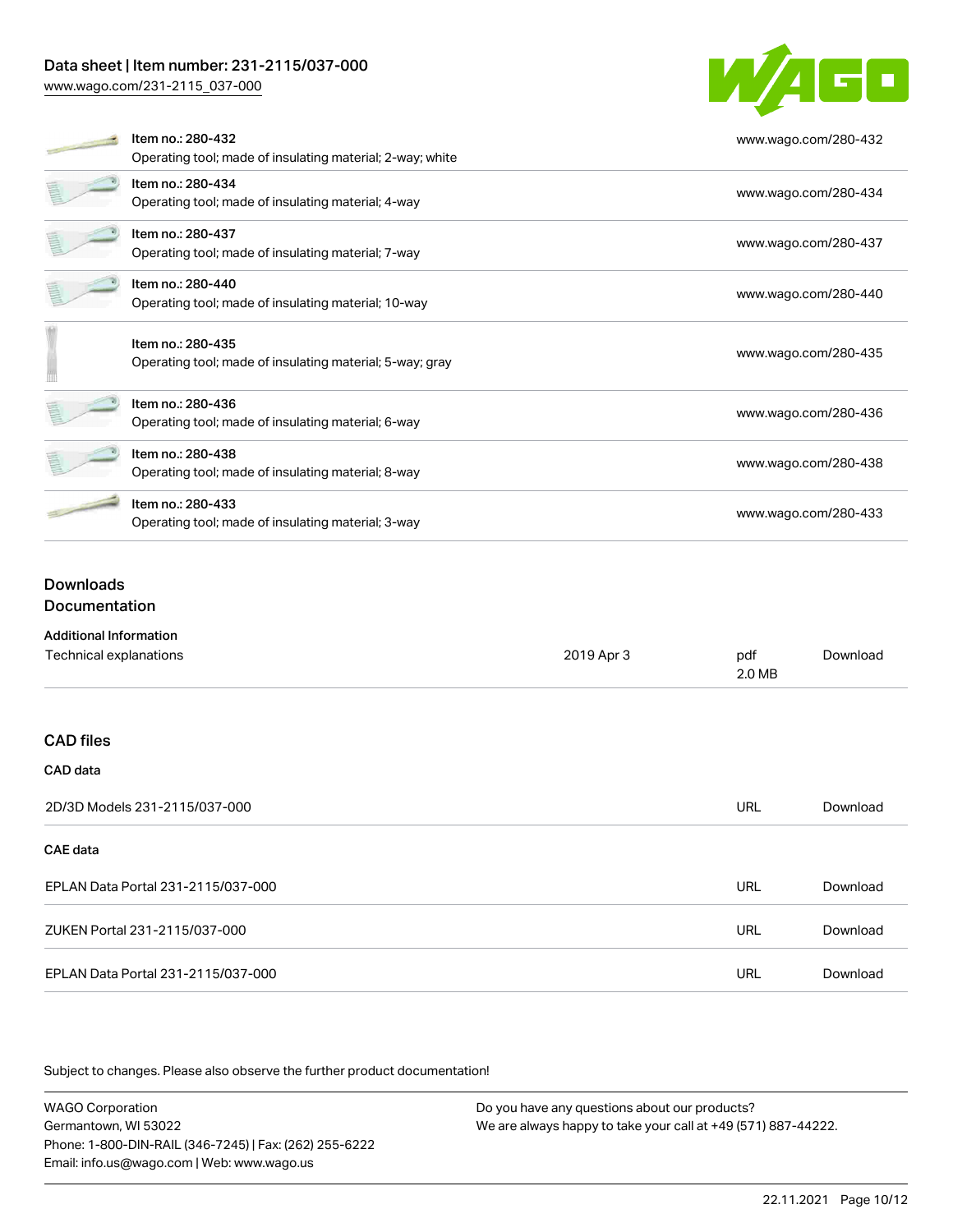

### Environmental Product Compliance

### Compliance Search

| Environmental Product Compliance 231-2115/037-000                                                       | URL | Download |
|---------------------------------------------------------------------------------------------------------|-----|----------|
| 2-conductor female connector; Push-in CAGE CLAMP <sup>®</sup> ; 2.5 mm <sup>2</sup> ; Pin spacing 5 mm; |     |          |
| 15-pole; Lateral locking levers; 2,50 mm <sup>2</sup> ; gray                                            |     |          |

#### Installation Notes

### Conductor termination

Operating Push-in CAGE CLAMP® is easy, fast and identical to that of CAGE CLAMP®. The screwdriver is fully inserted into the operating slot, holding Push-in CAGE CLAMP® open. After the conductor has been inserted into the clamping unit and the screwdriver been withdrawn, the conductor is clamped safely. Solid and fine-stranded conductors < 0.5 mm² (20 AWG) are terminated and removed using a screwdriver.

Conductor termination

Subject to changes. Please also observe the further product documentation!

WAGO Corporation Germantown, WI 53022 Phone: 1-800-DIN-RAIL (346-7245) | Fax: (262) 255-6222 Email: info.us@wago.com | Web: www.wago.us